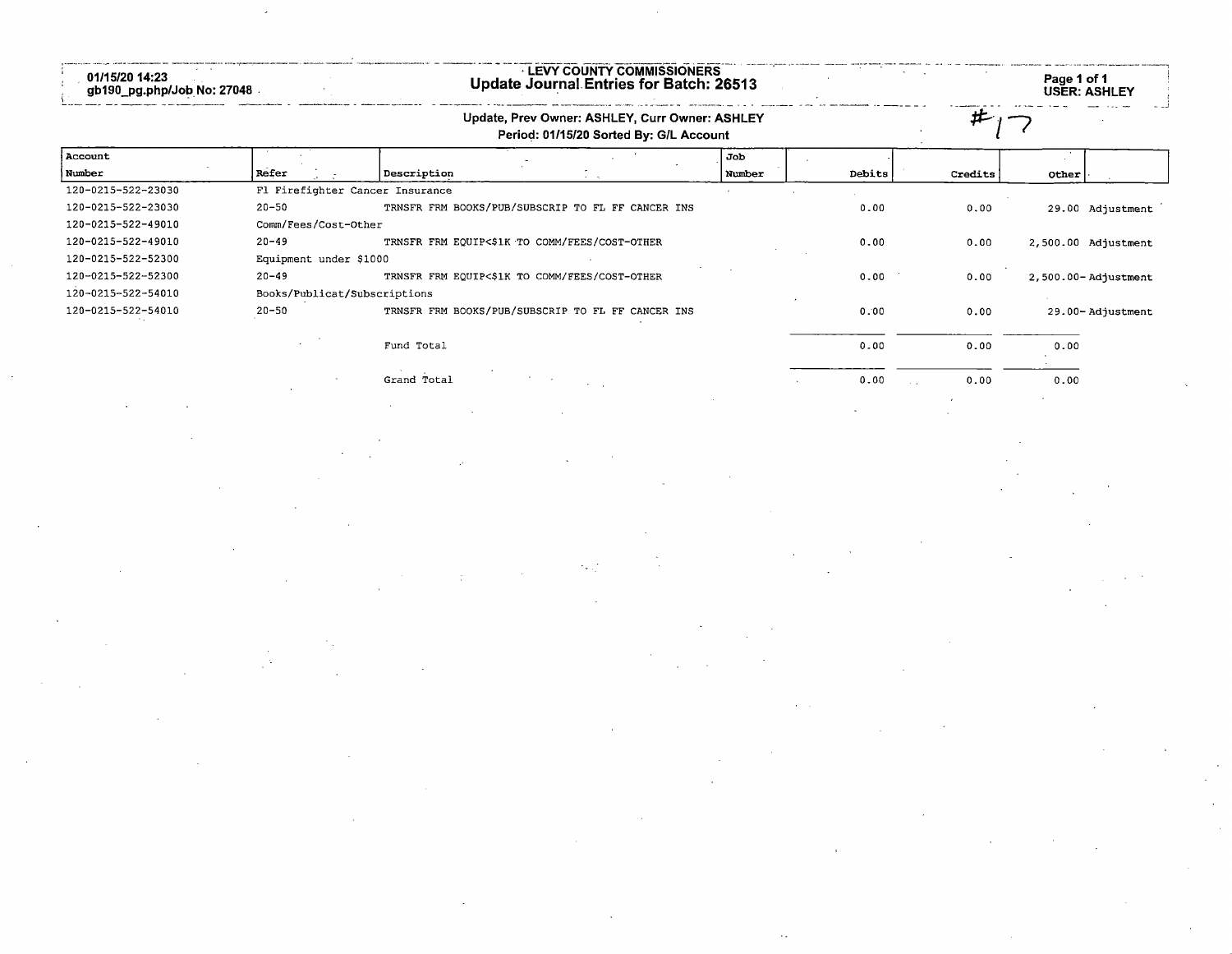FINANCE ONLY - BAZ  $\mathcal{A}\rightarrow\mathcal{B}$ 

 $17$ 

## LEVY BOCC BUDGET AMENDMENT FORM

 $\sim$ 

Email to: LEVYFINANCE@LEVYCLERK COM

|                                                    |                                                                              | One-Time or Recurring? |  |
|----------------------------------------------------|------------------------------------------------------------------------------|------------------------|--|
| Requesting<br>Department / Office:                 | 0215 COUNTY FIRE                                                             | One-time               |  |
| Explanation /<br>Description:                      | TRANSFER FUNDS FOR EXPENSES                                                  |                        |  |
|                                                    |                                                                              | Grant Match?           |  |
| SOURCE of Funds<br>and Required<br>APPROVAL level: | Reducing Expenses (Same Dept & Category) · Dept Head<br>Approval             | NO                     |  |
|                                                    | NOTE/ALL COMMITMENTS RECEIVERING MULTIPLE FISCAL YEARS REQUIRE BOGG APPROVAL | Approved?              |  |
| <b>BOCC Meeting Date</b><br>(if Necessary)         |                                                                              |                        |  |
|                                                    | BUDGET AMENDMENT DETAIL                                                      |                        |  |
| Account Number                                     | Increase (Decrease)<br>Description                                           |                        |  |
| 120-0215-522-52300                                 | EQUIPMENT < SIK                                                              | S<br>(2,500)           |  |
| 120-0215-522-49010                                 | COMM/FEES/COST - OTHER                                                       | 2.500                  |  |

|                                    |                                                   | Net Increase (Decrease) in USES: S     |                                | z.                  |
|------------------------------------|---------------------------------------------------|----------------------------------------|--------------------------------|---------------------|
|                                    | ADDITIONAL REVENUES/SOURCES ONLY IN THIS SECTION: |                                        |                                |                     |
| Account Number                     |                                                   | Description                            |                                | Increase (Decrease) |
|                                    |                                                   |                                        | Ś                              |                     |
|                                    |                                                   |                                        |                                |                     |
|                                    |                                                   |                                        |                                |                     |
|                                    |                                                   |                                        |                                |                     |
|                                    |                                                   | Net Increase (Decrease) in SOURCES: \$ |                                |                     |
|                                    |                                                   |                                        | DOES BUDGET AMENDMENT BALANCE? |                     |
| DEPARTMENT                         |                                                   |                                        |                                |                     |
| HEAD:                              |                                                   |                                        |                                |                     |
| COUNT                              |                                                   |                                        |                                |                     |
| COORDINATOR:                       |                                                   |                                        |                                |                     |
|                                    |                                                   |                                        |                                |                     |
| <b>CLERK OR FINANCE</b><br>OFFICER |                                                   |                                        |                                |                     |

 $\mathbf{r}$